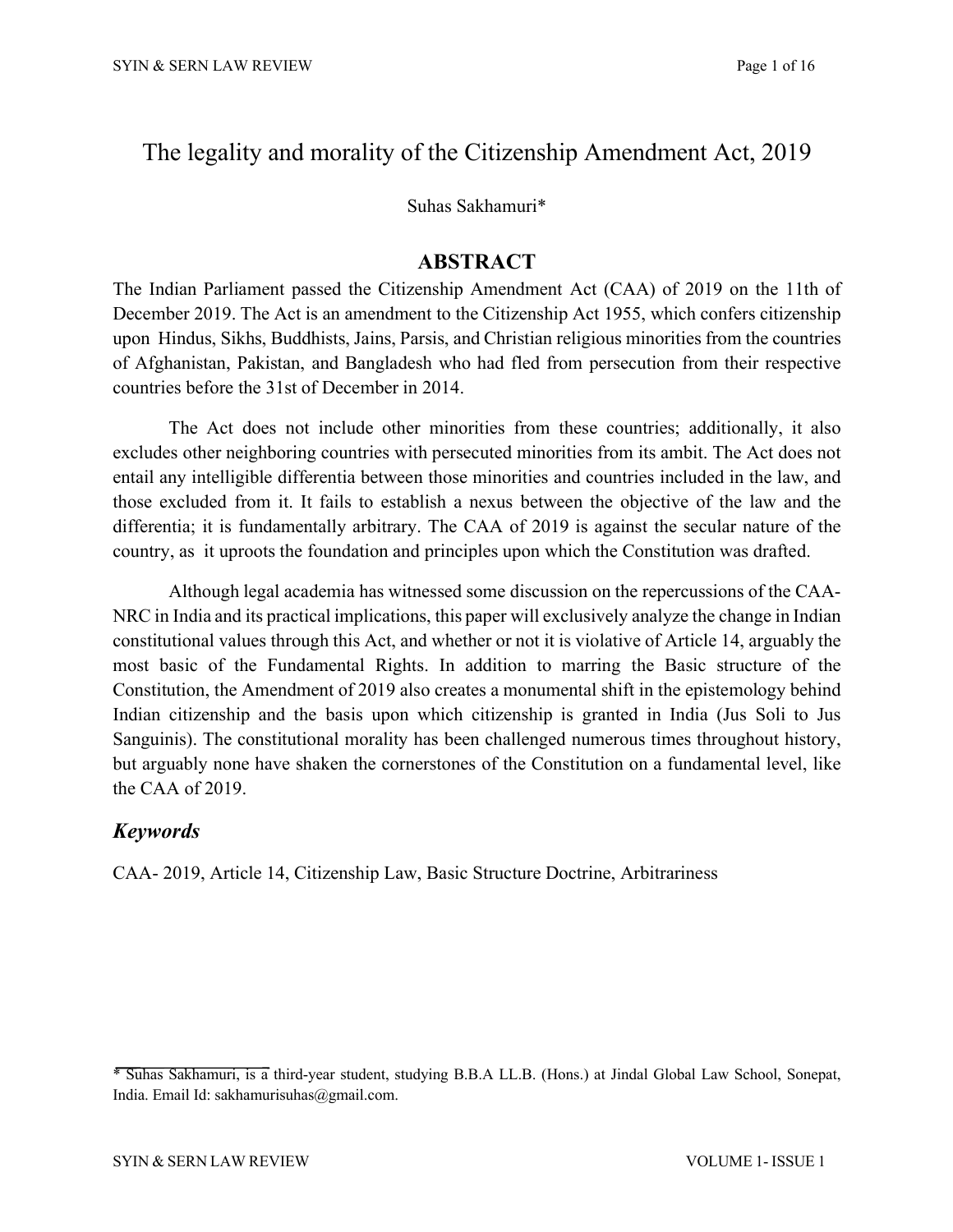# **INTRODUCTION**

W*E, THE PEOPLE OF INDIA, having solemnly resolved to constitute India into a SOVEREIGN SOCIALIST SECULAR DEMOCRATIC REPUBLIC*

*-The Preamble to the Constitution of India*

The Citizenship Amendment Act of 2019 is an amendment to the Citizenship Act, 1955. The First Amendment is in Section  $2(1)(b)^1$ , which essentially defines who qualifies to become an 'illegal immigrant'. The Amendment of 2019 excludes from this definition, any person belonging to the Hindu, Sikh, Buddhist, Jain, Parsi, or Christian community from Afghanistan, Bangladesh, or Pakistan, who entered India on or before the 31st of December, 20142. The Amendment, however, does not include Muslim minorities from these countries. The '*Ahmadiyyas*' of Pakistan, the '*Hazaras*' of Afghanistan, or the *'Rohingya'* Muslims of Myanmar, who face the brunt of severe religious persecution.

The Passport Act of 1920 provides the Central Government with this authority to exempt 'any person or class of persons' from having to be in possession of a passport to enter India.<sup>3</sup> The Amendment, in essence, allows for the naturalization of persecuted minorities from the Muslim majority countries of Afghanistan, Bangladesh or Pakistan who have entered India before the 31st of December in 2014. However, it does not allow for the naturalization to persecuted Muslim minorities from the same countries. This raises a more important question as to why citizenship should be granted based on religion and as to whether this Amendment is *ultra vires* of the Constitution and therefore, void.

This question investigates the very fabric of this law and thereby, the epistemology behind citizenship in India. This paper will not only put the CAA of 2019 through the various tests of Article 14 (intelligible differentia, rational nexus, and manifest arbitrariness). It will also investigate how the act alters the most essential constitutional morals set by the makers of the constitution, i.e., Basic Structure Doctrine and shift from *Jus Soli* to *Jus Sanguinis*. The CAA of 2019 enforces a parameter for citizenship that is far from secular. It prioritizes certain persecuted minorities from select religions over others with no ascertainable justification for the same. This selected sculpturing of India's demography is not only violative of Article 14 of the Constitution but is also against those features that are considered the ideological and legal crux of the Indian Constitution.

<sup>&</sup>lt;sup>1</sup> The Citizenship (Amendment) Act, 2019, § 2, No. 47, Acts of Parliament, 2019 (India).

<sup>2</sup> *Id.*

<sup>3</sup> Passport (Entry into India) Act, 1920, § 3, No. 34, Acts of Parliament, 1920 (India).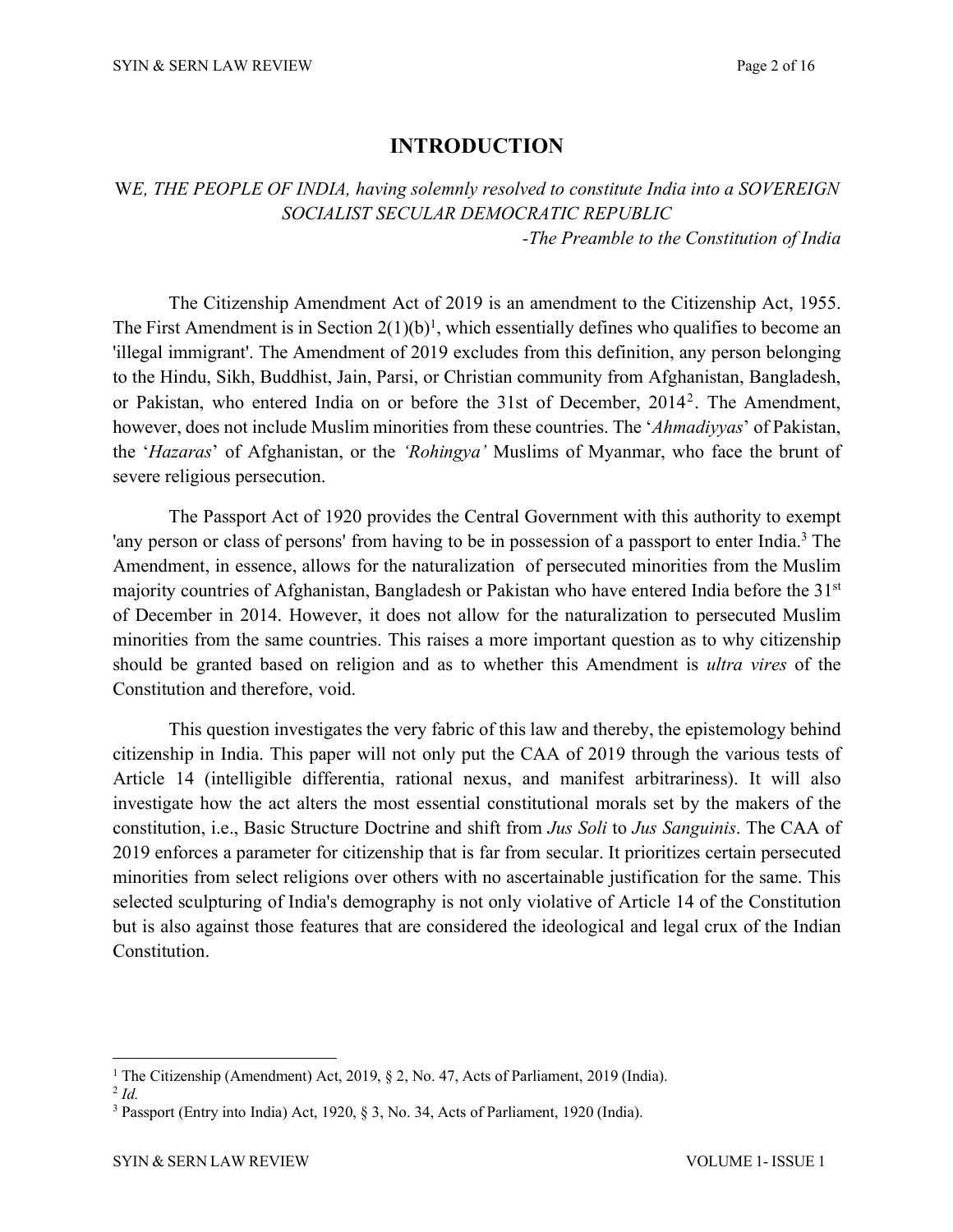## **LEGALITY**

Article 14 of the Constitution of India reads as under: *"The State shall not deny to any person equality before the law or the equal protection of the laws within the territory of India."* While Article 14 prohibits discrimination, the concept of 'equal protection of the laws' requires the State to give special treatment to persons in different situations to establish equality amongst all. Therefore, the necessary corollary to this would be that equals would be treated equally, whilst unequals would have to be treated unequally.4 This is the basis on which reservations exist in India and, is also the basis on which persecuted religious minorities are given preference for citizenship by naturalization. However, it cannot serve as the basis for certain persecuted religious minorities given preference over other persecuted religious minorities.

All persecuted minorities are equal, irrespective of their religion, as long as they face classbased discrimination and are underprivileged as compared to the majority of the country. Considering that these minorities have been living in India since the 31<sup>st</sup> December 2014, the sole difference between these persecuted minorities is their faith. Therefore, the very article that this Amendment claims to take its authority from, is inherently against it. Although these articles bestow upon the legislature, the right to provide citizenship to persecuted minorities, it does not provide them with the authority to provide this citizenship to selected religious minorities and exclude others from its ambit. Citizenship must be granted to persecuted minorities, irrespective of the religion they identify with, or whether they identify as atheists or agnostic.

Article 14 prevents class legislation. However, it does allow for classification as long as it is based on the grounds of reasonable distinction. This test is based on the principle that identical laws and rules for unequal citizens would, in turn, lead to inequality. The test calls for a substantial difference between the classes that can be unequivocally demarcated and differentiated. This is the test of 'Intelligible Differentia**'**. Furthermore, the differentiation should also serve the objective of the legislation, *i.e*. there should be a rational nexus between the objective of the law and the differentiation of the classes. This is the test of the 'rational nexus**'**. These two tests of reasonable classification were laid down by the court in the case of *State of West Bengal Vs Anwar Ali Sarkar. <sup>5</sup>* Any legislation must pass these two tests to differentiate itself from class legislation.

## **INTELLIGIBLE DIFFERENTIA**

The Citizenship Amendment Act differentiates between classes based on their religion and based on the assumption that they are persecuted minorities in Muslim majority countries. However,

<sup>4</sup> *UPR National Report* (UNHRC 2017) URL:https://iitr.ac.in/internalcomplaintscommittee/annexure.pdf last accessed on 18 August 2020.

*<sup>5</sup>* The State of West Bengal v. Anwar Ali Sarkarhabib, (1952) AIR 75.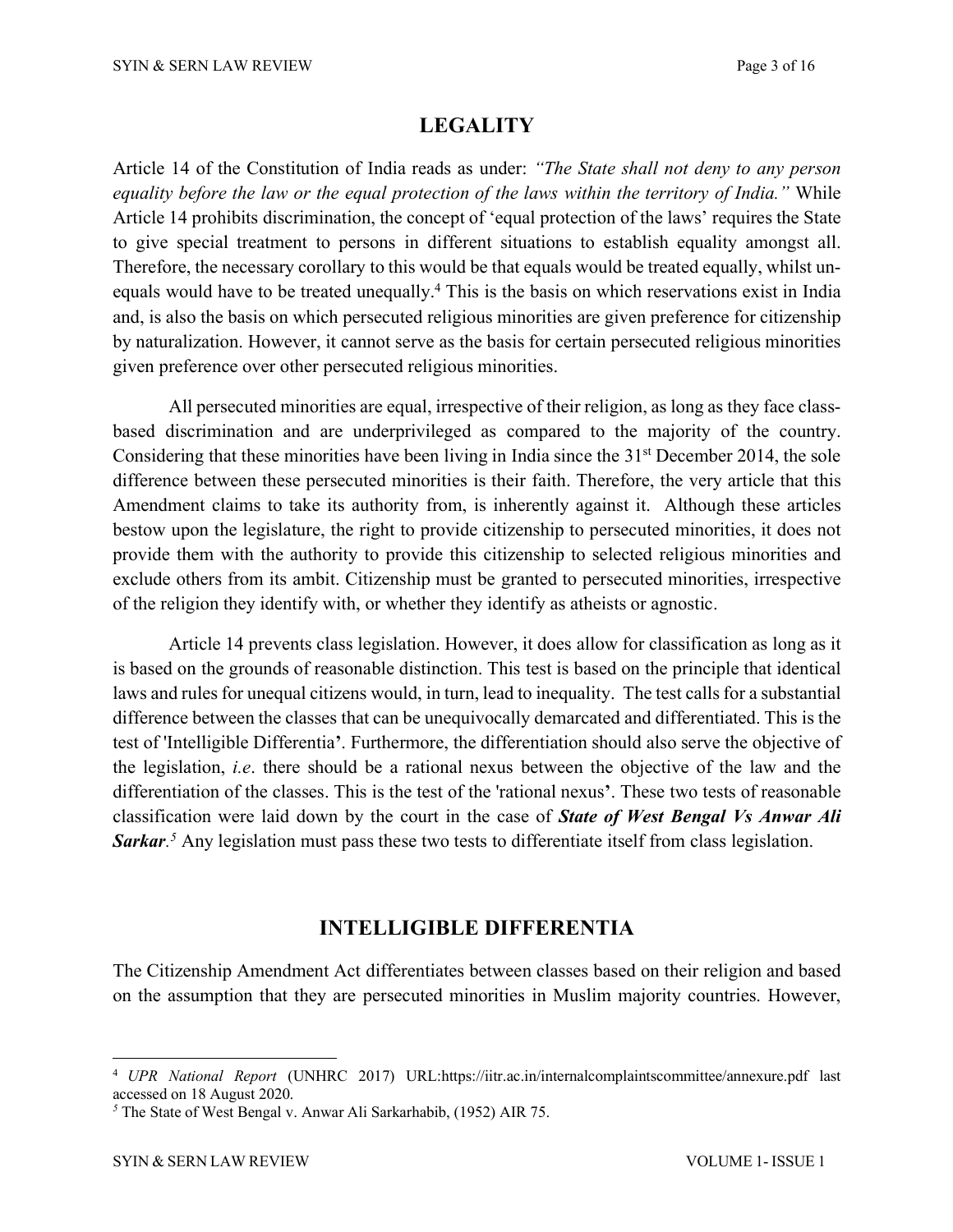these Muslim majority countries also persecute Muslim minorities. <sup>67</sup> To assume that only minority religions are persecuted in a country where the majority religion is another, is a logically flawed notion. The fact that there is caste hierarchy and innumerable sects in every religion is a reality that cannot be denied.

The CAA presumes that all members of the majority religion in a country are part of the dominant 'upper class' and that they cannot be susceptible to persecution. If that were truly the case, Hindu Dalit's and Adivasi's whose caste struggle is inseparably entwined with the history of every Indian class, and reservations for whom, were the cornerstone of class and caste-based reservations in India, would not be considered as persecuted minorities. Similarly, persecuted minorities from the Muslim community exist in Pakistan, Afghanistan, and Bangladesh as well. The following arguments evidence the existence of such persecuted minorities in all three countries.

### *Pakistan*

The Second Amendment of the Constitution of Pakistan declares the '*Ahmadis*' (nearly five million in population) to be non-muslims as they do not believe Prophet Muhammad to be the final prophet. Ordinance XX which prevents them from using Islamic titles, praying books and even salutations such as '*As-salamu alaykum'* is evidence of state-sanctioned persecution of the Ahmadis.89 From the 1974 riots to the 2010 Lahore massacre where ninety-three people were killed  $10$  and over a hundred injured  $11$ , the Ahmadis faced religious persecution by way of criminalization of their very existence. Abdus Salam, a Pakistani physicist and Nobel laureate, is a case in point.12 His mere allegiance to the Ahmadiyya community lead to his ostracization from the Islamic community, and the word Muslim was erased from his gravestone.

#### *Bangladesh*

There is also blatant ignorance of the '*Rohingya'* Muslims, their crisis and the atrocities committed on them based on their class, which have forced the international community to start a discussion on the matter. The Myanmar government classifies the Rohingya Muslims as illegal

<sup>6</sup> Sadanand Dhume, *'Pakistan Persecutes A Muslim Minority'* , WALL STREET JOURNAL (Aug. 19, 2020, 09:30 PM), https://www.wsj.com/articles/pakistan-persecutes-a-muslim-minority-1512087028.

<sup>7</sup> MOHSIN HABIB, ET AL., FORCED MIGRATION OF ROHINGYA: THE UNTOLD EXPERIENCE (2018). <sup>8</sup>Religious and Ahmadi-Specific Laws, No. 20 of 1984, THE GAZETTE OF PAKISTAN EXTRAORDINARY, Apr. 26, 1984.

<sup>9</sup> Prerna Katiyar, *In Their Prophet's Shadow: Ahmadis And Their Plight As A Community,* THE ECONOMIC TIMES, (Jan. 04, 2020, 11:00 PM), https://economictimes.indiatimes.com/news/politics-and-nation/in-their-prophetsshadow-ahmadis-and-their-plight-as-a-community/articleshow/73100973.cms.

<sup>&</sup>lt;sup>10</sup> Lahore Ahmadi Mosque Dead Buried, BBC NEWS, (May 28, 2010), https://www.bbc.com/news/10181380.<br><sup>11</sup> Pakistan: Massacre of Minority Ahmadis, HUMAN RIGHTS WATCH, (Jun. 01, 2010, 12:25 AM),

https://www.hrw.org/news/2010/06/01/pakistan-massacre-minority-ahmadis.

<sup>12</sup>Aastha Singh, *Pakistan's First Nobel Winner Was Shunned For Being Ahmadi. A Documentary Brings Him Back,* THE PRINT, (Nov. 21, 2018, 02:26 PM), https://theprint.in/features/pakistans-first-nobel-winner-was-shunned-forbeing-ahmadi-a-documentary-brings-him-back/152494/.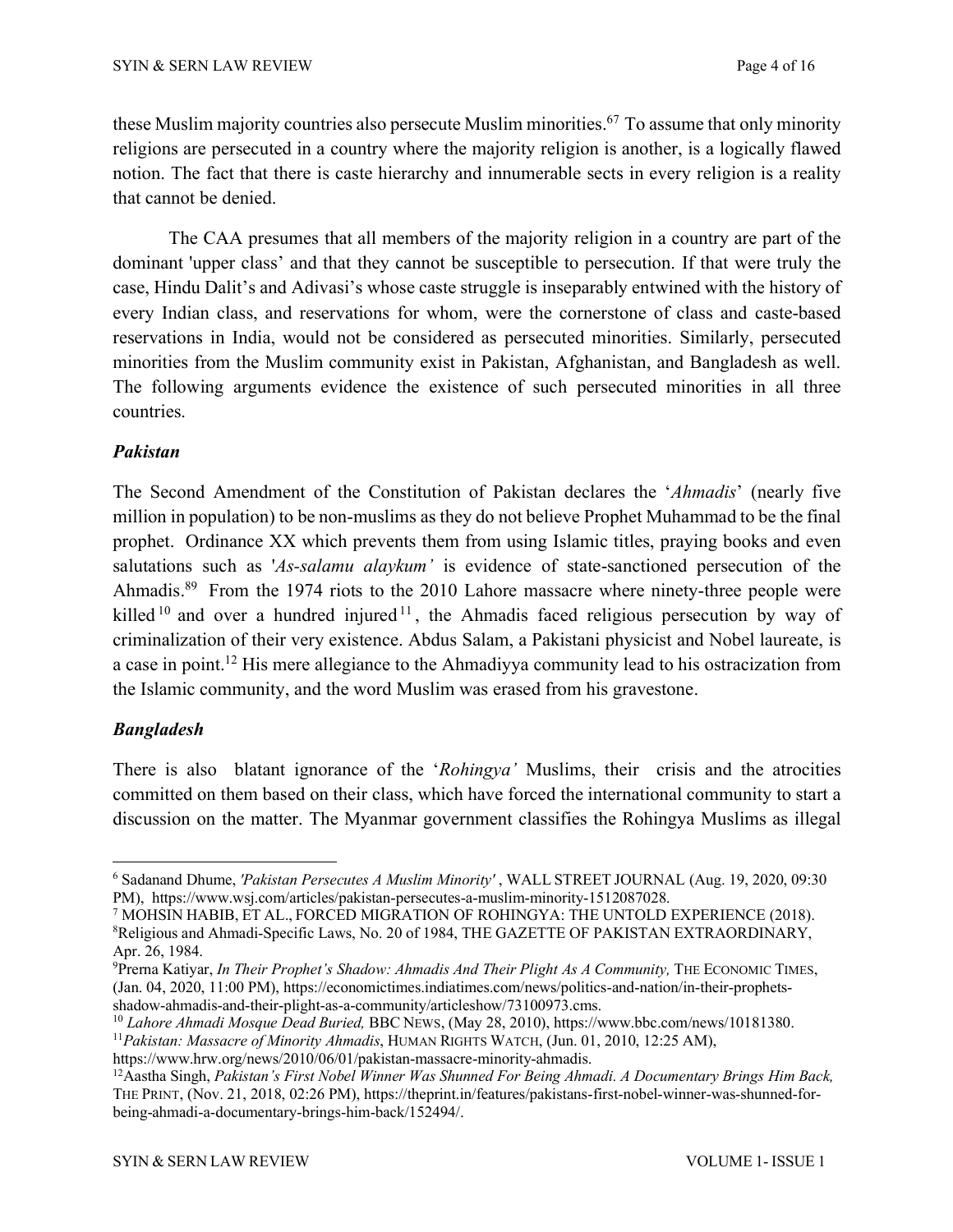immigrants from Bangladesh.<sup>131415</sup> The Bangladesh Government also refuses to recognize them as citizens, and thereby they are stateless and are in desperate need of a country to call home. Studies show that 24,000 '*Rohingya'* Muslims were killed by the Myanmar police and resident Buddhists, 18,000 women and children raped and 36,000 '*Rohingya'* were burnt alive.16 India is currently home to almost 40,000 Rohingyas<sup>17</sup>, and the Government has pledged to deport them back to Myanmar where they will be in danger of being made victim to gross human right violations and possible government-sponsored violence as in 201318, to once again coerce them to relocate. Even though Bangladesh may not be involved in active and systematic violence against the '*Rohingya'* Muslims, they refuse to provide them with a sanctuary and the government's intention to remove them from the Bangladeshi mainland is evident.<sup>19</sup>

### *Afghanistan*

Similarly, the '*Hazara'* people from Afghanistan are from the Muslim community, who have been facing religious persecution since the  $13<sup>th</sup>$  century. <sup>20</sup> Although their position has improved post the Taliban era, the group has witnessed massive migration towards Sweden due to rampant poverty and violence along with continued attacks from ISIS and persecution from local warlords.

The countries of Pakistan, Afghanistan, and Bangladesh contain Muslim minorities that are severely persecuted and have faced centuries of oppression and class discrimination. The Shia sect in all three countries is a minority and has faced class discrimination, as it does in most Muslim communities across the world.21 No parameter differentiates these persecuted minorities from those of Hindu, Sikh, Buddhist, Jain, Parsi, or Christian other than that of religion. Hindus, Sikhs, Bahais, and Christians make up a mere 0.3% of the Afghanistan population<sup>22</sup>, while the '*Hazara*'s constitute 20% of their total population. In Pakistan, the '*Ahmadi's* are the biggest minority group and the majority of blasphemy cases have been filed against them and other Muslims, owing to

<sup>13</sup> Vol. 12., No. 3 (C), *Burma/Bangladesh: Burmese Refugees In Bangladesh - Discrimination In Arakan*, (May 2000) https://www.hrw.org/reports/2000/burma/burm005-02.htm.

<sup>14</sup> *Myanmar's 1982 Citizenship Law And Rohingya,* BURMESE ROHINGYA ORGANIZATION UK, (Dec.2014), https://burmacampaign.org.uk/media/Myanmar%E2%80%99s-1982-Citizenship-Law-and-Rohingya.pdf.

<sup>&</sup>lt;sup>15</sup> Burma Citizenship Law, 1982, Act of Socialist Union of Republic of Burma, 1982 (Burma).

<sup>&</sup>lt;sup>16</sup> HABIB ET AL., *supra note* 7.

<sup>17</sup> Ashley Kinseth, *India's Rohingya Shame*, AL JAZEERA, (Jan. 29, 2019)https://www.aljazeera.com/indepth/opinion/india-rohingya-shame-190125104433377.html.

<sup>18</sup> Afroza Anwary, *Atrocities Against the Rohingya Community of Myanmar,*31 IND J ASIAN AFF. 91-102 (2018). )

<sup>19</sup> *Rohingya Face Move to Bangladesh Island,* BBC NEWS, (Jan. 30, 2017) https://www.bbc.com/news/world-asia-38799586.

<sup>20</sup> Sarah Hucal, *Afghanistan: Who Are The Hazaras?* AL JAZEERA, (Jun. 26,2016) https://www.aljazeera.com/indepth/features/2016/06/afghanistan-hazaras-160623093601127.html.

<sup>21</sup> Tom Lantos, *Briefing On Religious Freedom And Human Rights For Shia Communities In Sunni Countries,*HUMAN RIGHTS WATCH, (Jun. 26, 2018, 12:00 AM) https://www.hrw.org/news/2018/06/26/briefingreligious-freedom-and-human-rights-shia-communities-sunni-countries

<sup>&</sup>lt;sup>22</sup> EHSAN SHAYEGAN ET AL.,, SURVEY OF THE AFGHAN HINDUS AND SIKHS (Poresh Research & Studies Organisation 2019).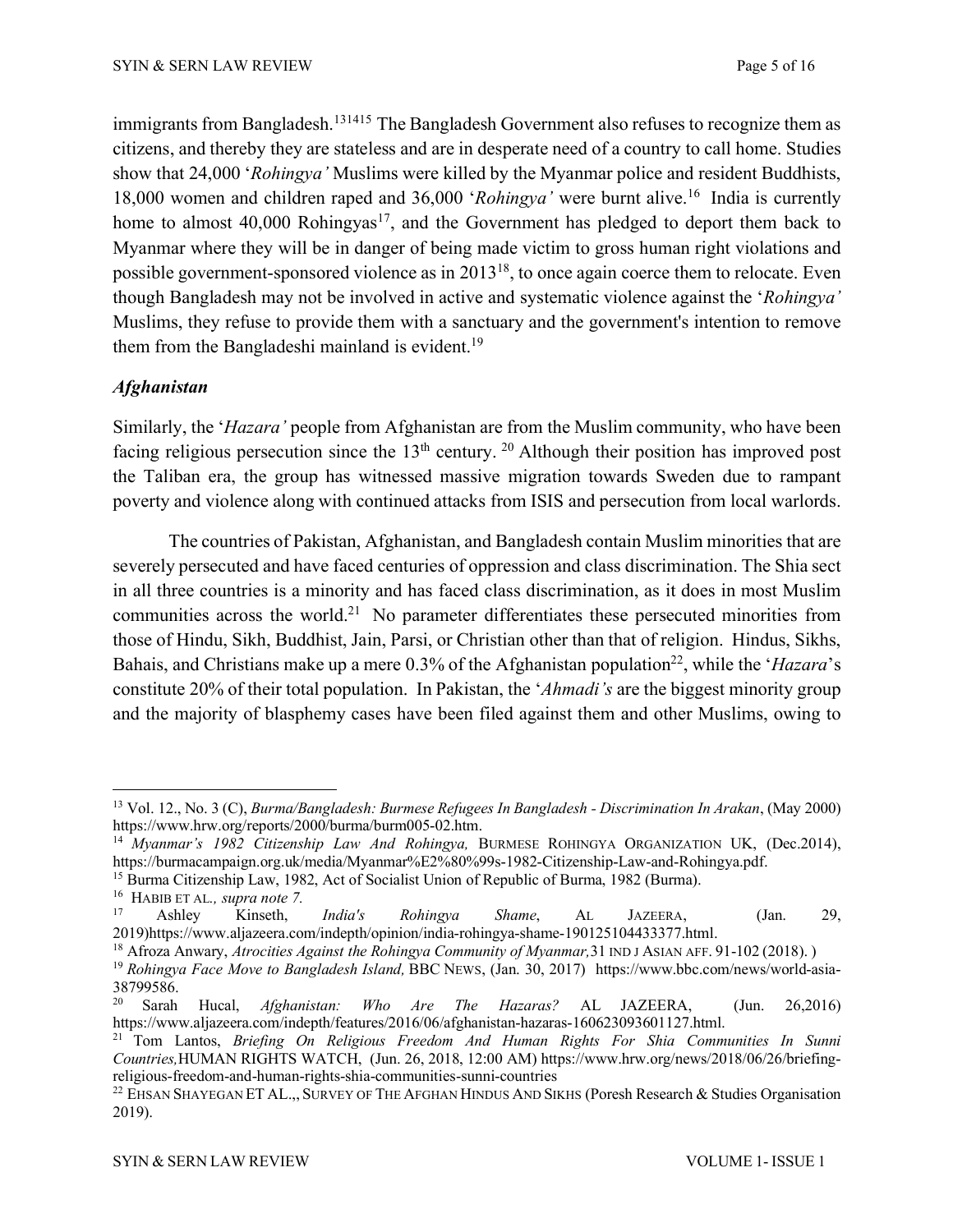Pakistan's vague blasphemy laws.23 In the case of the '*Rohingya'* Muslims, 67% of their refugee population are women and 20% of them are estimated to be pregnant or new mothers.

The rising pregnancy rates are due to increased sexual attacks, child marriages, and exploitation against '*Rohingya'* women. Approximately 90% of their female population has been victim of rape.24 Although Article 14 does not require the intelligible differentia to be evidenced on a mathematical basis, these statistics point out that these Muslim minorities face equal, if not worse forms of persecution and class-based discrimination in Pakistan, Afghanistan, and Bangladesh than those from religions included in the Act. Minorities who are persecuted equally are treated as unequal and as such, the CAA does not pass the doctrine of equality before the law and equal protection of the law. Therefore, the intelligible differentia is far from secular.

The sole differentiating criteria between those minorities included in the Act, and those which are not included in the Act, are only that of religion. They are not based on any other ascertainable pro-rata basis. This does not qualify as a reasonable qualification as, the parameter used for the qualification is arbitrary. The same is further iterated in *Madhu Limaye vs The* **Superintendent,<sup>25</sup> Tihar Jail,** where the jail was practicing 'artificial discrimination between Indian and European prisoners in the matter of treatment and diet'. Since the prisoner had already been released from the jail and the Solicitor General assured them that he would draw the attention of the Punjab Government to the need for revision of the impugned rules on the lines of racial equality. The court did not decide upon the issue. However, it did hold that "it is obnoxious that racial discrimination, smacking of a colonial hangover, should stubbornly resist arts. 14 & 15 of the Constitution and survive in the Punjab Jail Manual. If it were so, it was a matter to blush for".<sup>26</sup> In the case of the CAA, it is not discrimination based upon nationality or ethnicity, but that which is based upon religion. Therefore, the ratio decidendi of the case is still applicable to the CAA. Instead of a colonial hangover of Europeans being considered a superior race, in the case of the CAA, it is a 'pre-Mughal' hangover of a saffron-clad 'Akhand Bharat' stemming from the Hindutva ideology.27 The Paradigm of the 'Hindu Rashtra' propagated by right-wing activists like Savarkar talks about the merits of the political, economic, and cultural unity of Hindus, Buddhists, Sikhs, and Jains in the Indian subcontinent and the expulsion of Christians and Muslims back to their middle-eastern origins<sup>2829</sup> is the foundation upon which the CAA rests. It is not a mere coincidence

<sup>23</sup> *'Is India's Claim About Minorities True?*' BBC NEWS (2019), https://www.bbc.com/news/world-asia-50720273,last accessed 19 August 2020.

<sup>&</sup>lt;sup>24</sup>. Susan Hutchinson, Gendered Insecurity in the Rohingya Crisis, 72 AUST. J. INT. AFF. (2017).

*<sup>25</sup>* Madhu Limaye vs. The Superintendent, Tihar Jail, Delhi and Ors., 1975 AIR 1505.

<sup>26</sup> *Id.*

<sup>27</sup> Ulrika Mårtensson and Jennifer Bailey, *Fundamentalism in the Modern World*, 1 I.B.Tauris 97 (2011). .

<sup>28</sup> VINAYAK DAMODAR SAVARKAR, HINDU RASHTRA DARSHAN*,* (1949).

<sup>29</sup> Vikram Sampath, *Savarkar Wanted One God, One Nation, One Goal. Modi Has Fulfilled His Dream With Kashmir Move,* THE PRINT, (Aug. 07, 2019 12:46 PM), https://theprint.in/opinion/savarkar-wanted-one-god-one-nation-onegoal-modi-has-fulfilled-his-dream-with-kashmir-move/273447/.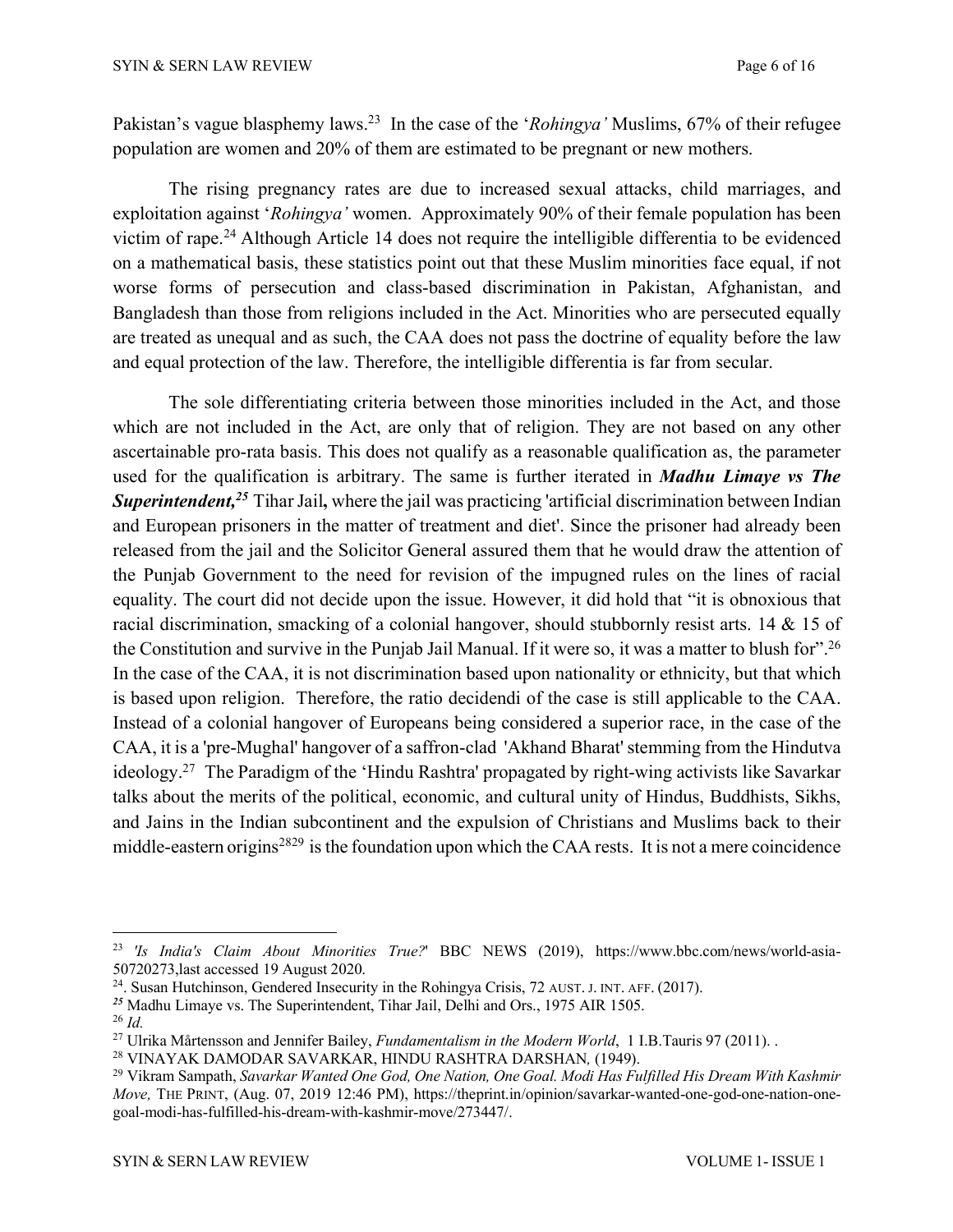that the makers of this legislation subscribe to this paradigm,  $30$  and that the institutions they hail from, are entwined with the rise and propagation of this ideology.<sup>31</sup>

In the case of *Navtej Singh Johar v. Union of India,* **<sup>32</sup>** J. Indu Malhotra further laid down two sub-tests to the test of intelligible differentia that expanded on the test; 1) there must be a yardstick to differentiate between those included and excluded from the group, and 2) the yardstick must itself be reasonable.<sup>33</sup> She clearly demarcated what would qualify as intelligible differentia by adding the element of 'reasonability' to it. She further explained what qualifies as reasonable; 'Where a legislation discriminates based on an intrinsic and core trait of an individual, it cannot form a reasonable classification based on an intelligible differentia'. Therefore, for the differentia to be valid, it cannot be based on any intrinsic or core trait of an individual. She further noted: 'Race, caste, sex, and place of birth are aspects over which a person has no control, ergo they are immutable. On the other hand, religion is a fundamental choice of a person. Discrimination based on any of these grounds would undermine an individual's autonomy'. Since the CAA's differentia is solely based on religion, it does not meet the parameters laid down by J. Indu Malhotra, as she explicitly mentions that differentia based on religion is not valid.

Therefore, as evidenced by the judgments of *Madhu Limaye vs The Superintendent, Tihar Jail,* and *Navtej Singh Johar v. Union of India,* the CAA does not pass the test of intelligible differentia and is class legislation that is *ultra vires* to the Constitution concerning Article 14.

## **RATIONAL NEXUS**

The second test the CAA has to pass is the test of rational nexus, i.e., there has to be a rational connection between the intelligible differentia and the objective of the law. The objective of the CAA is to provide citizenship to persecuted minorities. It has been established that the only parameter used to do so is that of religion. However, members of the Hindu, Sikh, Buddhist, Jain, Parsi, and Christian communities are also persecuted religious minorities.

Advocates of the CAA argue that the objective of the law is to provide asylum to persecuted minorities in neighboring countries and the current intelligible differentia achieves that as the listed religions are without any question, persecuted religious minorities in the countries mentioned in the Amendment. The argument claims that the mere exclusion of Muslim minorities from the Act's ambit cannot make the act *ultra vires* to the Constitution. The differentiation of the classes does

<sup>30</sup> Bibhudatta Pradhan and N.C. Bipindra, RSS *Will Decide If Modi Comes Back To Power Or Not,* THE PRINT, (Apr. 13, 2019, 11:17 AM), https://theprint.in/politics/rss-will-decide-if-modi-comes-back-to-power-or-not/221023/.

<sup>31</sup> Pieter Friedrich, *Cultural Malware: The Rise of India's RSS*, THE POLIS PROJECT, INC (Mar. 12, 2020), https://thepolisproject.com/cultural-malware-the-rise-of-indias-rss/#.X8drms0zbIU.

*<sup>32</sup>* Navtej Singh Johar and Ors. Vs. Union of India and Ors., (2016) 7 SCC 485.

<sup>33</sup> *Id.*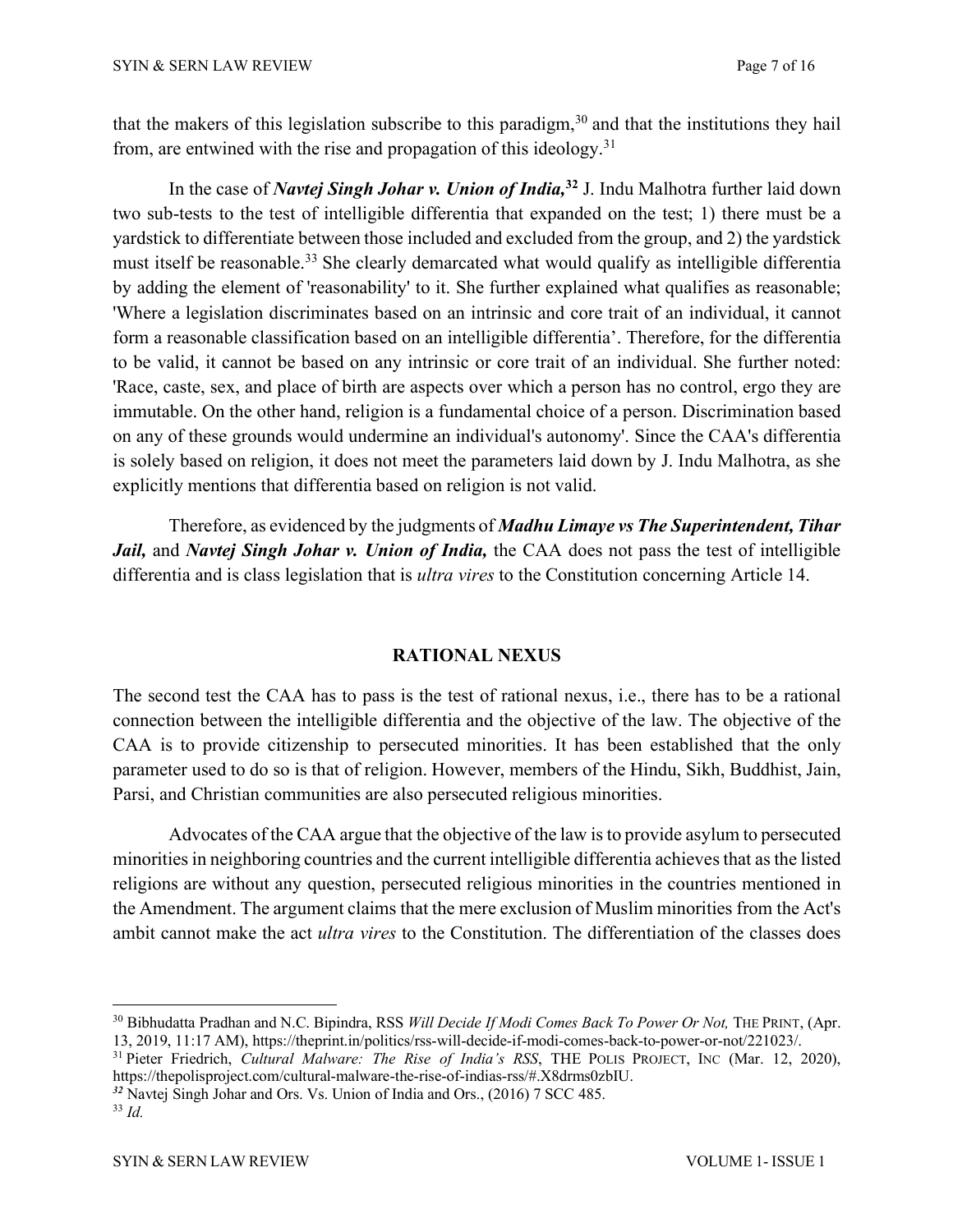realize the intent of the Act which is, to provide asylum and citizenship by naturalization to persecuted religious minorities from Pakistan, Bangladesh, and Afghanistan.

Pro-CAA advocates claim that although excluding Muslim minorities from the law goes against the secular nature of India , It does not would disallow the law from realizing its intent. Advocates of the law such as Mr. Harish Salve claim that this is a 'policy issue' and does not violate any of the rights laid out by the Indian Constitution as general rules still apply to others seeking asylum and do not hinder their right to naturalization. 34 This argument is refuted by *D.S. Nakara v. Union of India*. <sup>35</sup> The Government of India released an office memorandum with a liberalized pension scheme. However, only those who had retired after the 31<sup>st</sup> of March 1979 would be eligible for this pension. The Supreme Court held that the differentiation used was arbitrary and discriminatory. The classification was not reasonable and did not achieve the objective of a pension scheme. It gave those who had retired after  $31<sup>st</sup>$  March 1979 an unfair advantage over those who had retired before the date. It was held that there was no rational nexus between the objective of the scheme and the criterion employed to differentiate between the two classes. In the case of the CAA, Hindus, Sikhs, Buddhists, Jains, Parsis, or Christians from Afghanistan, Bangladesh, or Pakistan are undoubtedly at a disadvantage as compared to most Muslims from these countries. However, the minority Muslims in these countries also face the brunt of similar religious persecution. Therefore, in the case of the CAA, minority Muslims are at a disadvantage, similar to that faced by those who had retired before 31st March 1979, in the case of **D.S.** *Nakara v. Union of India.* Since the objective of the CAA is to provide asylum to these minorities, there is no rational nexus between the classification and the intent of the law. Moreover, the Amendment also does not include in its ambit, minorities from the countries of Sri Lanka, Bhutan, or Myanmar. The Sri Lankan Elam Tamilians have faced the brunt of severe religious persecution, a struggle in which India was knee-deep in which even led to the assassination of its then Prime Minister.

The amendment's reluctance to include these countries in its ambit, once again points towards the lawmakers' belief in the 'Akhand Bharat' and Hindutva ideology. Seeing as all three countries mentioned in the Act are Muslim Majority countries with a specified state religion, and that Pakistan and Bangladesh were once part of British India, it evidences the bias in the CAA. The Act's purpose is to serve as a home calling to the minorities that come under the wing of the Hindutva ideology, who are living in Muslim majority nations, with India acting as their 'savior' from them. This objective does not have any nexus with the objective of the law, which is to provide sanctuary to persecuted minorities from bordering nations. The CAA, therefore, does not surpass the test of rational nexus. Advocates of the law argue that the fact that minority Muslims who face severe persecution in these countries are not included in the ambit of this law points towards its mere under-inclusiveness and that it does not have any clout in determining the rational nexus as the objective of the law is not hindered by the exclusion of minority Muslims. The

<sup>34 2019.</sup> *Harish Salve in Citizenship Bill 2019*. [video] Available at: <https://www.ndtv.com/video/shows/ndtvspecial-ndtv-24x7/harish-salve-on-citizenship-bill-534837> [Accessed 11 December 2019].

<sup>&</sup>lt;sup>35</sup> D.S. Nakara and Ors. Vs. Union of India, 1983 AIR SC 130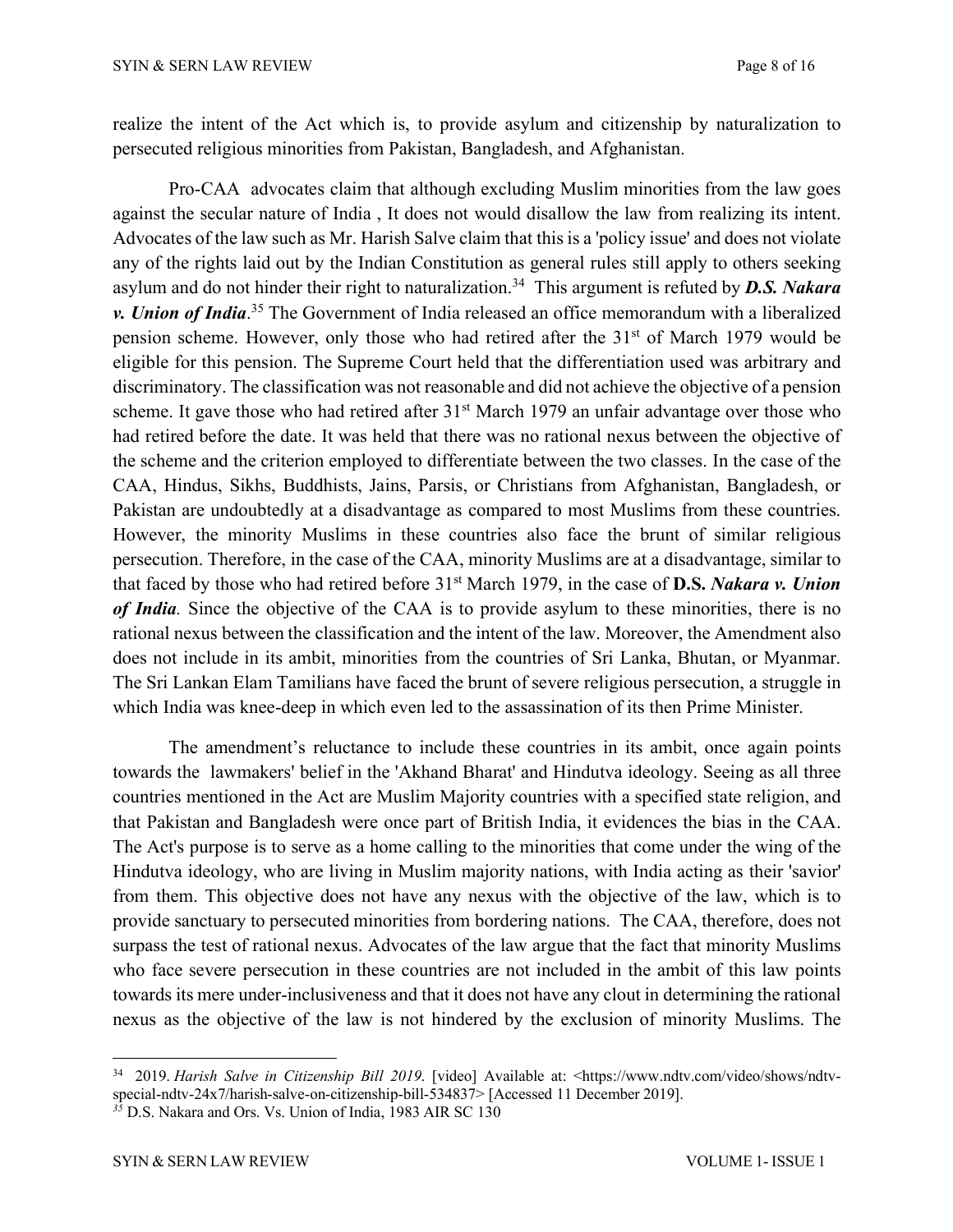Supreme Court, in the case of the *State of Gujarat and Ors. vs Shri. Ambica Mills Ltd. Ahmedabad and Ors*<sup>36</sup> defined under-inclusiveness as: 'when a State benefits or burdens persons in a manner that furthers a legitimate purpose but does not confer the same benefit or place the same burden on others who are similarly situated'.

In the case at hand, the State is providing a benefit to people from a certain faith, while denying the same privilege to those who are equally persecuted. The court laid down that under inclusiveness can be permitted, and held that 'legislative purpose, the overall statutory scheme, statutory arrangements in connected fields and the needs of the public' must all be taken into account while deciding whether or not an under-inclusive provision must be struck down. It held that 'Courts may reason that without legislation none would be covered and that invalidating the exemption, therefore, amounts to illegitimate judicial legislation over the remaining class not previously covered.' The stance of the Judiciary is further made clearer in the case of *Smt. Sowmithri Vishnu vs Union of India & Anr*, <sup>37</sup> where the court held that 'an under-inclusive definition is not necessarily discriminatory, and that the legislature is entitled to deal with the evil where it is felt and seen the most.' In the case of the CAA, there is no evidence whatsoever on any ascertainable basis that the religions included in the Act face more 'evils'<sup>38</sup> than those not included. There is evidence to the contrary.<sup>39</sup> Moreover, the Court used this very rationale in the case of *Joseph Shine vs Union of India*<sup>40</sup> to establish that section 497 of the IPC was violative of Article 14 as it does not allow for any agency to the wife to prosecute her husband or the women with whom her husband was involved in an extra-marital relationship. The law treated the wife as a mere property of the husband and thus, the court held that it violated her autonomy. In the case at hand, the CAA violates personal autonomy by way of religion. The law also does not meet any of the parameters laid down by the court in the *State of Gujarat and Ors. vs Shri. Ambica Mills* Ltd;<sup>41</sup> it is against the legislative purpose of providing sanctuary to persecuted minorities as it does not include from its ambit a majority of the most persecuted and harshly treated minorities of the region.42

*<sup>36</sup>* The State of Gujarat and Ors. v. Shri Ambica Mills Ltd., Ahmedabad and Ors., 1974 SCR (3) 760.

*<sup>37</sup>* Smt. Sowmithri Vishnu vs. Union of India and Ors.,1985 SCR Supl. (1) 741.

<sup>38</sup> Reality Check Team, *Citizenship Amendment Bill: Are India's claims about minorities in other countries true?* BBC NEWS, (Dec. 12, 2019), https://www.bbc.com/news/world-asia-50720273.

<sup>&</sup>lt;sup>39</sup> 'Rohingya Refugee Crisis: Supporting the Stateless Minority Fleeing Myanmar | USA for UNHCR' (*Unrefugees.org*).

*<sup>40</sup>* Joseph Shine vs. Union of India, 2018 SC 1676.

<sup>41</sup> The State of Gujarat v. Shri Ambica Mills Ltd, 1974 AIR 1300.

<sup>42</sup> 'Rohingya Refugee Crisis: Supporting the Stateless Minority Fleeing Myanmar | USA for UNHCR' (*Unrefugees.org*)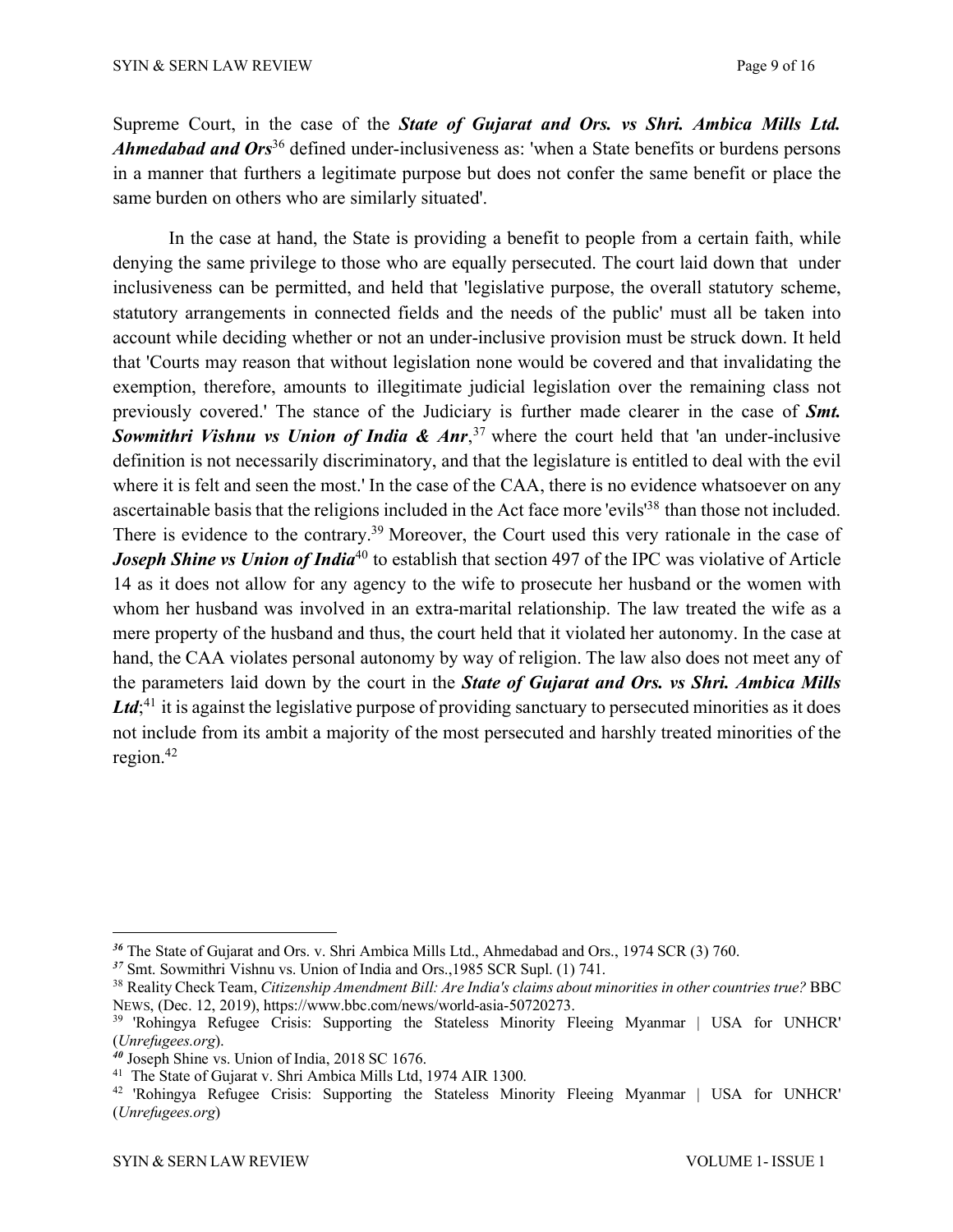#### **MANIFEST ARBITRARINESS**

In the case of *Shayara Bano v. Union ofIndia,* <sup>43</sup> the Supreme Court held that: 'The test of manifest arbitrariness, therefore, as laid down in the aforesaid judgments would apply to invalidate legislation as well as subordinate legislation under Article 14. Manifest arbitrariness, therefore, must be something done by the legislature capriciously, irrationally, and/or without adequate determining principle.' In the case of the CAA, there is no determining principle to include only the minorities of Hindu, Sikh, Buddhist, Jain, Parsi, or Christian communities from Afghanistan, Bangladesh, or Pakistan and exclude other persecuted minors as well as other minorities from other neighboring countries.

The CAA follows no rationality of any sort whatsoever to include select minorities from select nations. Therefore, it is a manifestly arbitrary law that is violative of Article 14. The court's stance on arbitrariness as a ground for striking down a law was made manifest through the case of *Navtej Singh Johar v. Union ofIndia*, where section 377 of the IPC was declared unconstitutional towards two consensual, homosexual adults, on account of it being manifestly arbitrary. Therefore, the CAA is also susceptible to be struck down on account of it being an arbitrary law. The Act also contains no intelligible differentia and nor does it have any rational nexus with its claimed objective. As such, it is violative of Article 14 of the Constitution. The exclusion of minority Muslims speaks to the secularity and the very nature of the Constitution. It raises the need for an investigation of the basic structure of the Indian Constitution and the complicated relationship between law and morality.

#### **CONSTITUTIONAL PHILOSOPHY AND MORALITY**

Friedrich Carl von Savigny first coined the term Volksgeist; it translates to 'the common will of the people'. Savigny believed that the law was a representation of the people and that it is derived from the consciousness of the general population. He was against the notion that law is derived from codified legislations. He suggested that the law is a continuously evolving and changing process, depending upon the consciousness of society at large.44

Advocates of the CAA argue that India is on the brink of cultural and religious awakening and that the Amendment is a manifestation of that transformation. However, such theories of law are fundamentally flawed as there is no rational way to decide who the 'common people' are and what their consciousness is. Moreover, the law is above the consciousness of the 'majority'. It applies to every citizen of a county, and in a democracy, it protects the interests of the minorities. This is an essential feature of any democracy. If the most fundamental features of the law can be altered as per the whims and fancies of the current political institutions that run the Government,

*<sup>43</sup>* Shayara Bano and Ors. Vs. Union of India (UOI) and Ors., <sup>2017</sup> (9) SCC 1. 44 Frank W. Elliot, *Volksgeist And <sup>A</sup> Piece Of Sulphur*, TEX. L. REV. (1964).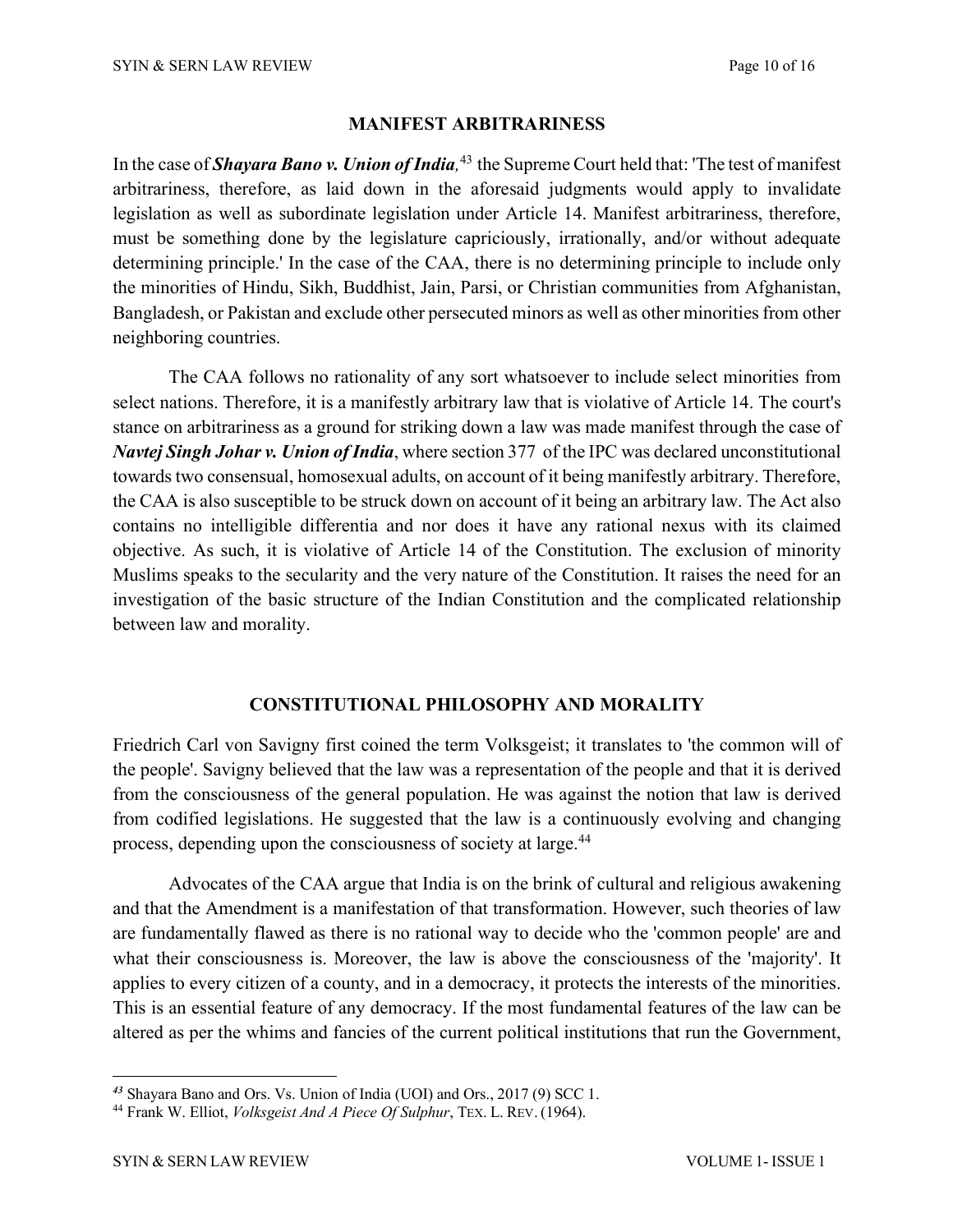it would mean that the law is then contaminated with political ideology. Austrian jurist and philosopher Hans Kelsen was against such contamination of the law by politicizing or moralizing it. He proposed the Pure Theory of Law to shield it from being reduced to natural or social science. Kelsen argued that jurisprudence must not be reduced to other domains. He backed his theory by emphasizing the chain of authorization. Each law is given authority because the legislature passes it, the legislature derives its authority from a constitution. However, the Constitution does not have a source from where it derives its authority. Any document could claim that it is the 'supreme law of the land', yet only the Constitution of a country is recognized as having that power. Each legal norm is given authority by a higher legal normative; however, there is no legal norm which authorizes the Constitution. Kelsen, therefore suggested that the Constitution's legal validity is inherent and must be presupposed.45 The Basic structure doctrine is a brainchild of such theories that the law is consistent within itself and cannot be altered.

The brilliance of the doctrine is that it is an improvement on Kelsen's Pure theory of law; while it limits the Parliament from altering such basic features of the Constitution which have presupposed legal validity upon themselves, it also permits the Parliament to take advantage of the dynamic and ever-changing nature of the Indian Parliament. This allows the legislature to fulfill its objectives in a democracy and establish an egalitarian state. The nature of determining who will be governed by such laws, i.e., who will be eligible for Indian citizenship is also part of the most essential and basic features of the Indian Constitution. The CAA radically changes the epistemology behind citizenship in India, as discussed in the constitutional assembly by the makers of our Constitution.

#### **BASIC STRUCTURE DOCTRINE**

"The State shall not make any law which takes away or abridges the right conferred by this Part and any law made in contravention of this clause shall, to the extent of the contravention, be void."- Article 13(2) of the Indian Constitution. Article 13 is based on the basic structure doctrine, which is based on the principle that the Indian Constitution has certain basic features and rights that cannot be altered or made invalid through any amendment**.** Justice Hans Raj Khanna is widely credited for authoring the Basic Structure Doctrine, although Justice Mudholkar first propounded it in the case of *Sajjan Singh Vs State of Rajasthan*. <sup>46</sup> The cases of *Golaknath v. State of Punjab47* and *Kesavananda Bharati v. State of Kerala*<sup>48</sup> are both landmark cases of The Basic Structure doctrine. In *Golaknath v. State of Punjab***,** the court reversed its earlier ruling to hold that the Parliament could not curtail any of the fundamental rights of the Constitution. It held that every Amendment that is enacted by article 368 (which grants the authority to amend laws to the

<sup>45</sup> R.S. Clark, *Hans Kelson's Pure Theory of Law,* 22J. LEGAL EDUC.170 (1969).

*<sup>46</sup>* Sajjan Singh vs State of Rajasthan, 1965 SCR (1) 933.

*<sup>47</sup>* I.C. Golak Nath and Ors. Vs State of Punjab and Ors., 1967 SCR (2) 762.

*<sup>48</sup>* Kesavananda Bharati Sripadagalvaru Vs. State of Kerala, AIR 1973 SC 1465.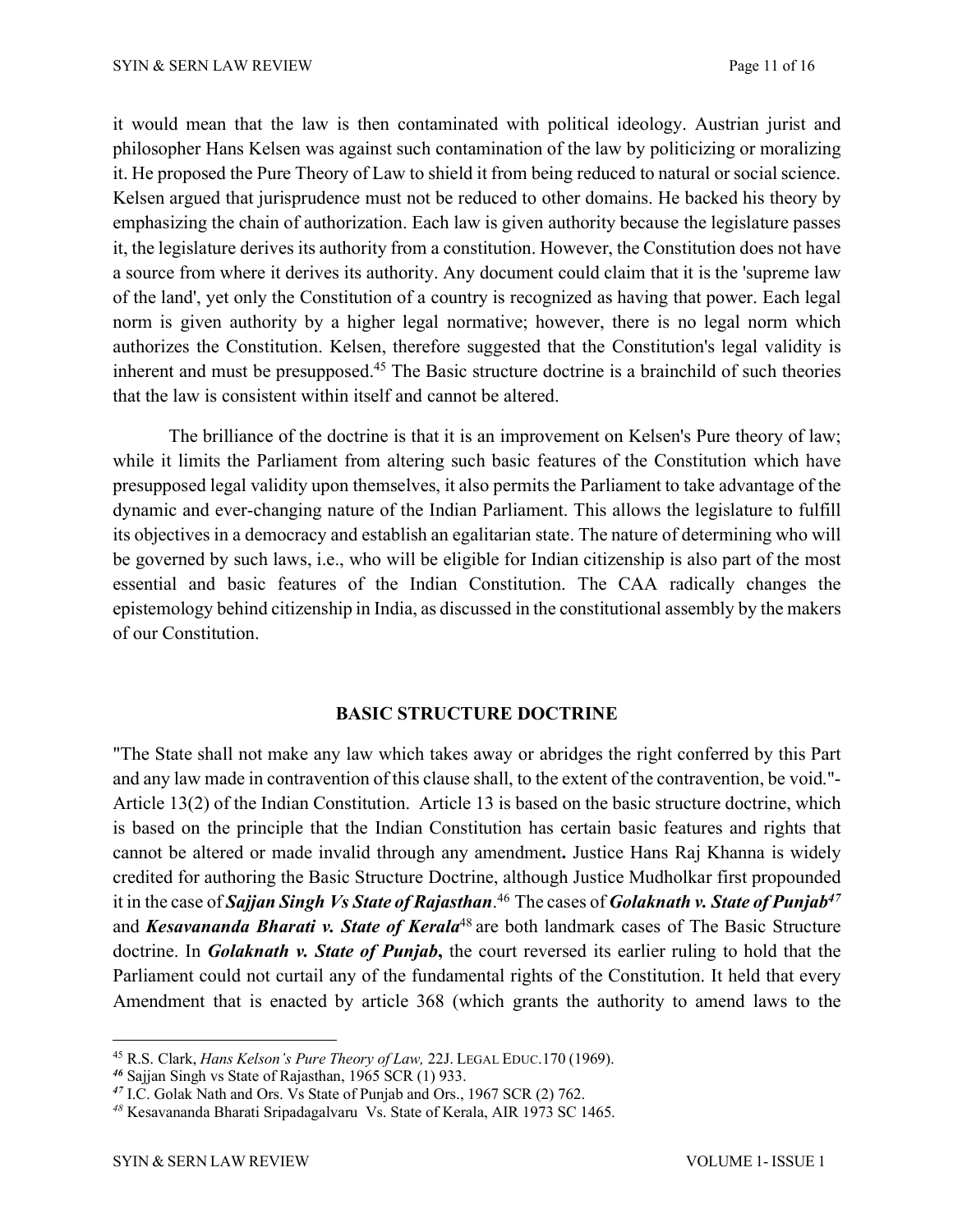Parliament) would come under the ambit of Article 13 which secures the fundamental rights of the Constitution and prevents laws that invalidate or derogate them. After this judgment*,* the Parliament enacted the 24<sup>th</sup> Constitutional (Amendment), Act 1971, and the 25<sup>th</sup> Constitutional (Amendment), Act 1972. The main issue contended in the *Kesavananda Bharati v. State of Kerala* case was the constitutional validity of the 24<sup>th</sup> Constitutional (Amendment), Act 1971, and the 25th Constitutional (Amendment), Act 1972. His Holiness Sripad Galvaru Kesavananda Bharati was the religious head of a sect in Kerala. Certain lands which were under the name of the sect came under the ambit of Kerala Land Reforms (Amendment) Act, 1969, and were acquired by the Government.

The Golaknath case restricted the power of the legislature, which did not agree with the policy of the Indira Gandhi-led Congress government at the time. To protect the amendments from the ambit of Article 13, the Parliament added to clause 3 to Article 368 through the  $24<sup>th</sup>$ Amendment; 'Nothing in article 13 shall apply to any amendment made under this article*.*' The petitioners argued that the Constitution of India is what protects its citizens from reverting to things as they were during the colonial era. If these fundamental features of the Constitution are not protected from amendments, it could lead to the eventual erosion of the very nature of the Constitution of India. The State, on the other hand, contended that the power of the Parliament to amend the Constitution is absolute, unlimited, and unfettered. This is based on the principle of parliamentary sovereignty or supremacy that states that the legislative body is the supreme body in a democracy and that it is superior to both, the Judiciary and the Executive. The State argued that if what the petitioners were arguing for was to become the law, then it would hinder the role of the Constitution from being ever-changing and transitional concerning the current day sociopolitical scenario. This argument is essentially the state's stand on the issue from *Shankari Prasad v Union of India49* and *Sajjan Singh v. State of Rajasthan* to *Golak Nath v. State of Punjab.* In each case, the State's ability to alter the inviolable nature of the fundamental rights was questioned. In both Shankari Prasad and Sajjan Singh, the court held that the power to amend also includes the power to alter the fundamental rights. The Golaknath case was, therefore, a landmark judgment where the Judiciary changed its stance on the basic structure doctrine and gave a diametrically opposite judgment as compared to the previous cases. However, it had certain flaws and loopholes, which were further corrected in the Kesavananda Bharati case. The court held that neither did the Parliament have the power to amend the basic structure of the Constitution, nor could it restrict its obligations to construct a welfare state and an egalitarian society. The basic structure is explained in detail in the judgments of Hegde and B.K. Mukherjea. They subscribe to the principle that the basic structure is not a mere document but a social philosophy. Every philosophy entails basic as well as circumstantial elements. While the basic elements of any philosophy cannot be altered, these jurists proposed that certain features are circumstantial and adaptive concerning the relevant socio-political scenarios.

*<sup>49</sup>* Shankari Prasad Singh Deo vs. Union of India 1951 AIR 458.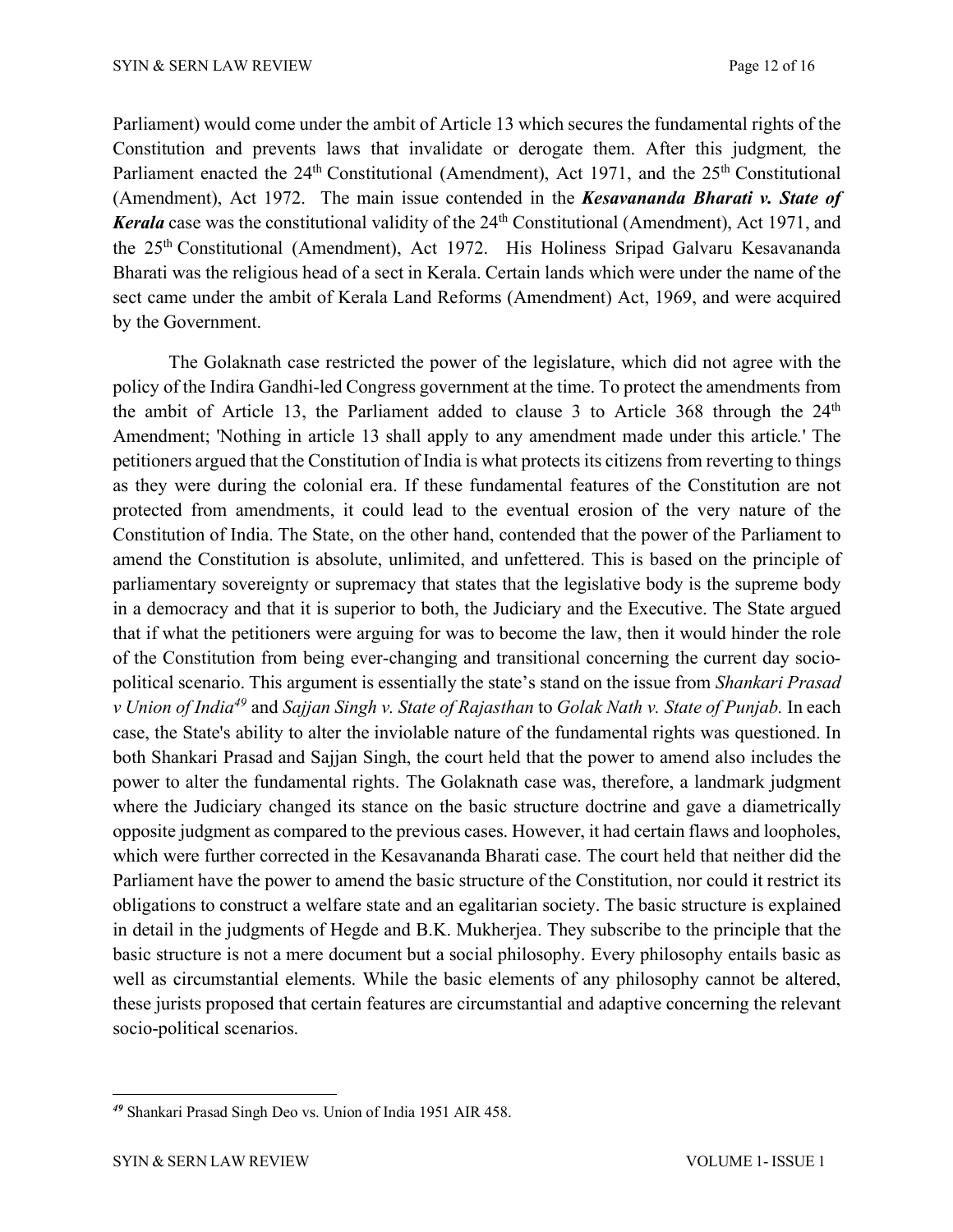The **Kesavananda Bharati case** was a further improvement on the **Golaknath's case** as it not only extended the ambit of what constitutes the 'Basic structure', but it also made the list inexhaustive. The judgment held that it is up to the court to decide on a case-to-case basis whether or not the feature at hand is an integral part of the basic structure of the Constitution. It went on to provide a list of features that are a basic structure of the Constitution, Free & Fair Elections, Supremacy of the Constitution, Independent Judiciary, Federal Character of Nation, Separation of Power, Republic & Democratic form of Government, and secularism. The Kesavananda Bharati case is a monumental precedent in the Indian Judiciary for this reason. It also went on to define what the word 'Amendment' means in terms of the Indian Constitution. (Something that the Golaknath case had failed to do) The judgment held that for an amendment to be passed, it must be subjected to the test of the Basic Structure Doctrine. The court upheld the 24<sup>th</sup> Amendment and the 1<sup>st</sup> part of the 25<sup>th</sup> Amendment. It held that the Parliament had the authority to amend any part of the constitutions, including the fundamental rights, as long as they are not a part of the 'Basic Structure'. The  $2<sup>nd</sup>$  part of the  $25<sup>th</sup>$  Amendment; 'no law containing a declaration that it is for giving effect to such policy shall be called in question in any court on the ground that it does not give effect to such policy' was declared unconstitutional as it violates the constitutional right of legal remedy by barring the litigant from approaching the court of law.

The Kesavananda Bharati case was therefore, an extremely well-strategized case that showcased Indian legal creativity. It effectively ensured that the Parliament had the authority to function without any hindrance to its obligations, All the while, preventing parliamentary totalitarianism and ensuring the protection of the fundamental rights of the citizens. Most important to the case at hand, it explicitly spelled out that secularism is a feature of the basic structure of the Constitution and that it cannot be altered by any Amendment to the Constitution of India. It has since been used in cases that have defined Indian democracy such as *Indira Nehru Gandhi v Raj Narain.50* The intelligible differentia of the CAA is biased and discriminates against minority Muslims. Secularism is a part of the basic structure of the Indian Constitution, as held by the Supreme Court in the case of *S.R. Bommai vs Union of India. <sup>51</sup>* The court not only unequivocally held that secularism is a cornerstone of the basic structure of the Indian Constitution, but it also vehemently spoke out about how religion and politics should not be mixed. The judgment went on to talk about the Government should not favour any religion through its policies and held that all manifestos of political parties must also be secular. The S.R Bommai case not only evidence that the CAA is against the basic structure of the Indian Constitution, but also debunks claims from advocates of the Amendment that the exclusion of certain persecuted minorities can be allowed as it is a 'policy matter'. The guidelines laid out in the case for political parties, their manifestos, their policies as well as rules preventing them from invoking religion during elections make the stance of the Indian Judiciary very clear; no policy or action of the Indian Government or political party can be allowed to be non-secular. Therefore, the CAA 2019 violates

*<sup>50</sup>* Indira Nehru Gandhi vs Raj Narain and Ors., 1975 SCC (2) 159.

*<sup>51</sup>* S.R. Bommai and Ors. Vs Union of India (UOI) and Ors., 1994 AIR 1918.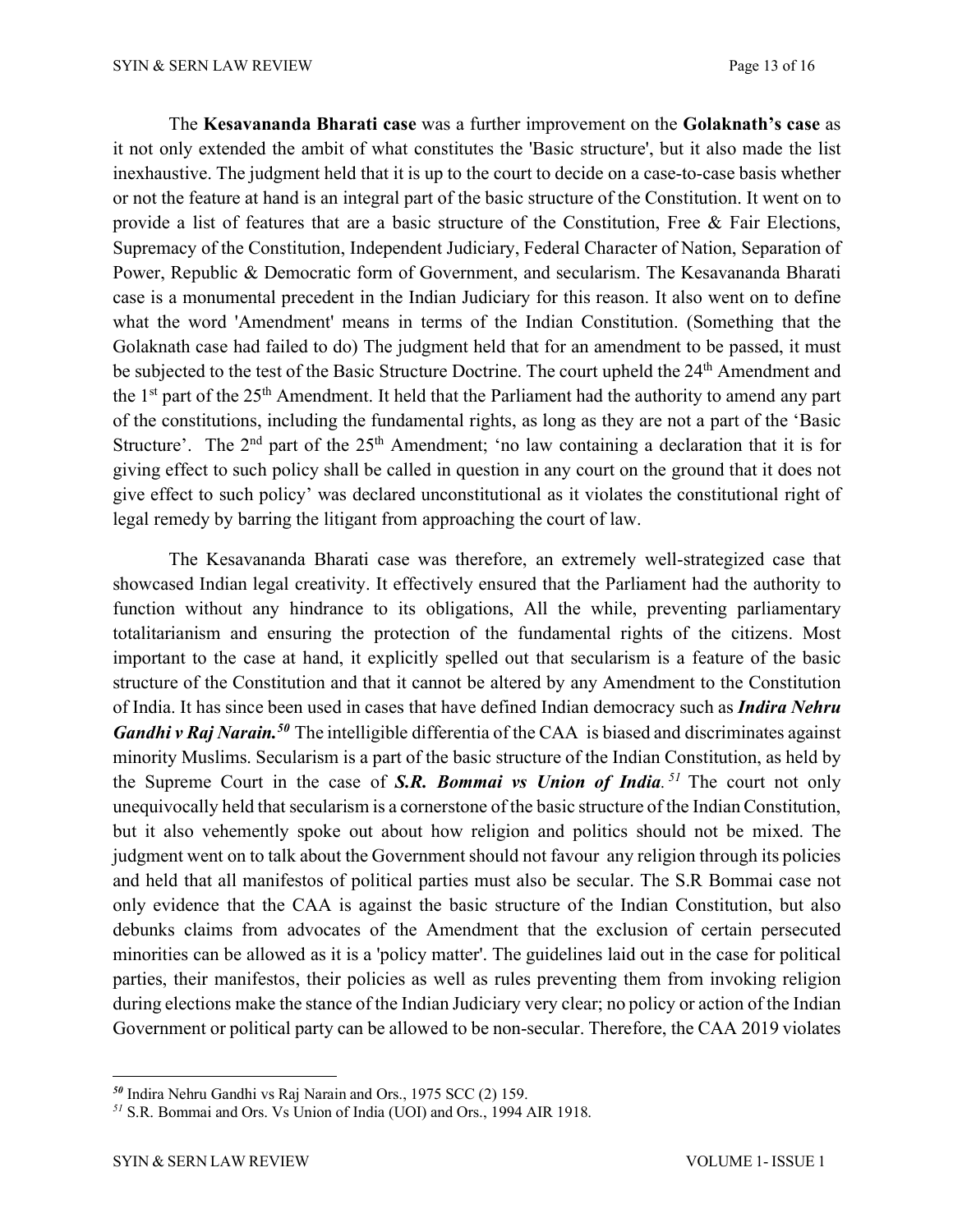the basic structure of the Indian Constitution and is against the principles that were laid down by the makers of the Constitution as well as the secular ideology.

#### **JUS SOLI AND JUS SANGUINIS**

The two principles employed for granting citizenship are namely, Jus Soli and Jus Sanguinis. While Jus Soli confers citizenship based upon the place of birth, Jus Sanguinis recognizes citizenship by descent<sup>52</sup>, It translates to 'law relating to blood' in Latin. The constituent assembly, while determining the basis for citizenship in India, rejected the idea of granting citizenship through the principle of Jus Sanguinis as it was against the Indian constitutional character. Considering the political atmosphere during the 1920s, the Motilal Nehru Committee report on citizenship was a pioneer on the subject and arguably quite ahead of its time. It thought of citizenship based on birth and not based on blood type or ethnicity. 53

The topic of citizenship was brought to the limelight once again after the partition, in the constitutional assembly debates. PS Deshmukh then argued that since Muslims now had a country of their own, India must be a home to all Hindus and Sikhs, irrespective of where they lived. He claimed that; 'We have seen the formation and establishment of Pakistan. Why was it established? It was established because the Muslims claimed that they must have a home of their own and a country of their own. Here we are, an entire nation with a history of thousands of years, and we are going to discard it, despite neither the Hindu nor the Sikh has any other place in the world to go to.'54 This argument advocates for citizenship based upon the principle of Jus Sanguinis and reflects the epistemology behind the CAA. However, this principle for granting citizenship was rejected by the constituent assembly. Dr. BR Ambedkar on the 2nd of May 1947 made the Indian position on granting citizenship clear. He said, "All persons born in India, as defined in the General Clauses Act and who are residing in the Union and subject to the jurisdiction of the Union, shall be citizens of the Union."55 This statement evidences the claim that the makers of the Constitution envisioned Indian citizenship based upon the principle of Jus Soli. They further expanded upon this by passing the Citizenship Act of 1955. At the time of passing the Act, citizenship could be granted by birth, by descent, by naturalization, and by registration.<sup>56</sup> In 1986, the Act was amended to stipulate that it was no longer sufficient to be born in India to acquire Indian citizenship; at the time of birth, either one of the parents must be a citizen of India to acquire Indian citizenship.<sup>57</sup>

<sup>52</sup> https://www.oxfordreference.com/view/10.1093/oi/authority.20110803100027515.

<sup>53</sup>Motilal Nehru, 'Nehru Report (Motilal Nehru,1928)' (Constituent Assembly 1928).

<sup>54</sup> *CONSTITUENT ASSEMBLY DEBATES (PROCEEDINGS) - VOLUME IX* (1949)

<sup>&</sup>lt;http://164.100.47.194/loksabha/writereaddata/cadebatefiles/C03091949.html> accessed 19 August 2020.

<sup>55</sup> *CONSTITUENT ASSEMBLY OF INDIA DEBATES (PROCEEDINGS)- VOLUME III* (1949) <http://loksabhaph.nic.in/writereaddata/cadebatefiles/C02051947.html> accessed 19 August 2020.

<sup>56</sup> The Citizenship Act, 1955, § 3,4,5,6, No. 57, Acts of Parliament, 1955 (India).

<sup>57</sup> The Citizenship (Amendment) Act 1986.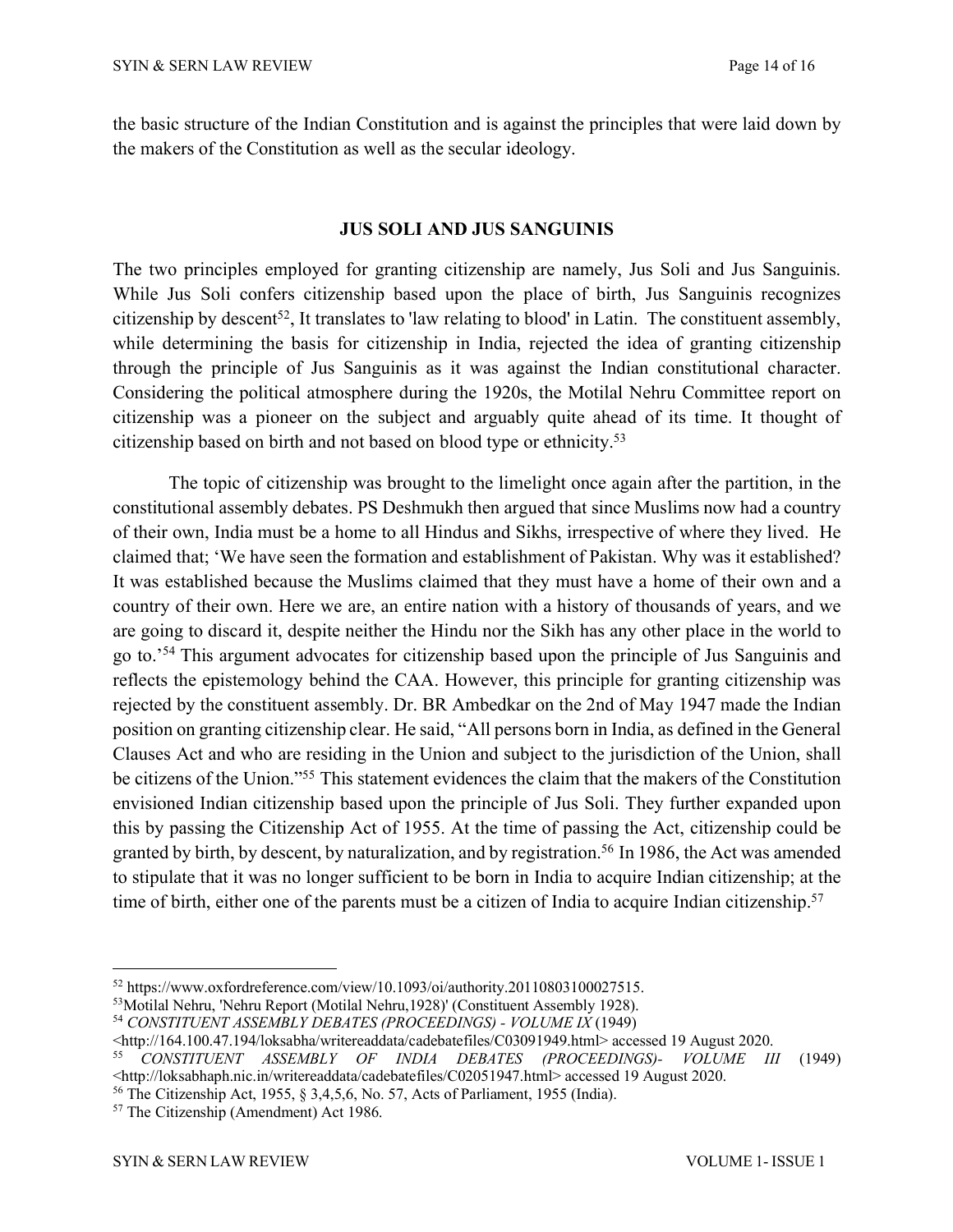The inclusive definition of the constituent assembly was further restricted by the CAA of 2003. The Amendment defined who an illegal immigrant was and made them eligible for citizenship by naturalization or registration. It also denied citizenship to children who were born in India but whose parents were illegal immigrants. While restricting citizenship to immigrants in this manner, the Act, however, introduced the Overseas Citizen of India (OCI) for citizens of other countries who are of 'Indian origin'.58 The phrase 'Indian origin' itself is indicative of the nature of the Act and the importance it gives to the principle of Jus Sanguinis. While restricting citizenship based on place of birth, it expanded on granting citizenship based on descent. The CAA of 2019 further marks a significant shift from the principle of Jus Soli to Jus Sanguinis.

The Amendment allows for citizenship by way of naturalization to those persecuted minorities from select religions and countries, while excluding others from its ambit. It is providing citizenship by way of descent, ethnicity, and blood ties. The CAA's of 1986 and 2003 are testaments to the fact that India's citizenship laws have diverged from the principle of Jus Soli. The CAA of 2019 not only evidences a radical shift to citizenship based on Jus Sanguinis but also points towards the substantial shift in the epistemology behind the law. Although most civil law countries follow the principle of Jus Soli while granting citizenship, every country does have the autonomy to determine how it grants its citizenship. However, such a shift goes against the nature of the Indian constitutional ethos. It is not how the makers of the Constitution envisioned Indian citizenship, and it is fundamentally against the basic structure of the Indian Constitution due to its non-secular and inherently biased nature.

# **CONCLUSION**

The CAA of 2019 is against the basic structure of the Constitution and violates the fundamental values laid down by the makers of the Indian Constitution. It is a class legislation that has no intelligible differentia or a rational nexus with its objective. The non-secular nature of the law flies in the face of what has been established through years of legal precedents as the Indian constitutional ethos. The CAA of 2019 is not merely an unconstitutional law, but it is also an amendment that alters the epistemology behind Indian law-making and speaks to the autonomy of the contemporary Indian Judiciary.

The Apex Court has upheld its integrity on numerous counts throughout history. The Keshavananda Bharathi scandal is a case in point. The case was also deeply entrenched in judicial as well as national politics at the time.<sup>59</sup> The Apex Court stood tall even after the dramatic tussle that ensued with the Indira Gandhi regime. The case showed that the Indian Judiciary would remain an autonomous body, despite attempts of political interference. The case was also nothing short of

<sup>58</sup> The Citizenship (Amendment) Act, 2003, § 7, No. 6, Acts of Parliament, 2003 (India).

<sup>59</sup> T. R. ANDHYARUJINA, THE KESAVANANDA BHARATI CASE: THE UNTOLD STORY OF STRUGGLE FOR SUPREMACY BY SUPREME COURT AND PARLIAMENT, (2011).